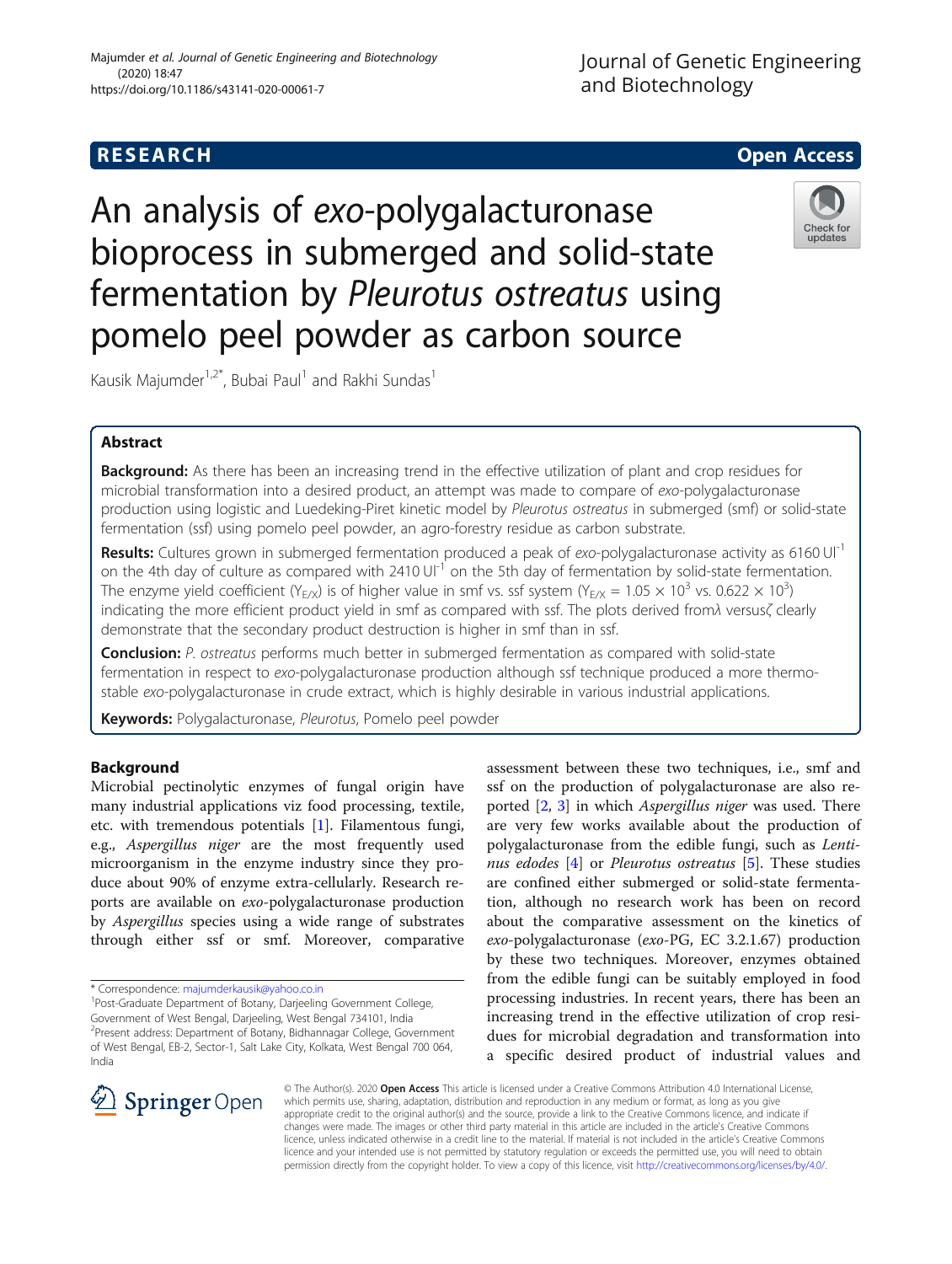<span id="page-1-0"></span>reports are also available on the production of exo-polygalacturonase using various agro-industrial residues. Searching for a novel cheap carbon substrate, therefore, is a prerequisite for the effective industrially important enzyme production system. Pomelo (Citrus maxima), a member of the family Rutaceae is a rich source of pectin and the yield of pure pectin obtained from this peel is 80.88% and it is rated as high methoxyl pectin (HMP) (DE =  $92.75\%$ ) with a low viscosity [\[6](#page-7-0)]. Both the fermentation systems, i.e., smf and ssf have been applied for the production of enzymes such as esterase, invertase, tannase, β-fructofuranosidase, and exo-pectinase, although no comparative kinetic studies have been done to explain the differential behavior of micro-organisms for exo-polygalacturonase production in smf and ssf. A number of agro-industrial residues such as tomato pomace, wheat bran, grape pomace, cassava bagasse, etc. are used in solid-state fermentation. Application of a kinetic model, however, has so far been limited, due to the biodegradable nature of these solid supports which prevent correct biomass measurement. The use of an appropriate inert, non-biodegradable support such as polyurethane foam (PUF) can definitely overcome this problem. In the present research, an attempt is made to compare the productivity of exo-polygalacturonase of P. ostreatus between smf and ssf by applying the logistic and Luedeking-Piret equation for estimation of various growth and production-related coefficients. This study has also focused on the physico-chemical properties of crude exo-polygalacturonase, produced by the two kinds of fermentation techniques.

## Methods

#### Micro-organism and fermentation system

The mycelial culture of mushroom Pleurotus ostreatus was grown at 28  $\pm$  1 °C for 5 days in a medium containing 1% glucose, 1% malt extract, 10% potato extract, and 0.15 %  $KH_2PO_4$  after inoculation with small mycelial pieces of the fungus. The enzyme production medium contained  $(g 1^{-1})$  NH<sub>4</sub>H<sub>2</sub>PO<sub>4</sub>- 24, MgSO<sub>4</sub>.7H<sub>2</sub>O- 0.5,  $CaCl<sub>2</sub>.2H<sub>2</sub>O- 0.37, H<sub>3</sub>PO<sub>4</sub> - 0.57, FeSO<sub>4</sub>.7H<sub>2</sub>O- 0.25,$  $MnCl<sub>2</sub>$ – 0.032, NaMoO<sub>4</sub>– 0.032, KH<sub>2</sub>PO<sub>4</sub>– 1.5 [\[7](#page-7-0)] in combination with a carbon source at  $20 \text{ g} l^{-1}$ . Mycelial pellets were then transferred aseptically to a 250 ml of polypropylene flask containing two 1-cm diameter glass beads and crushed to form a slurry mixture by shaking for 2 h. For submerged fermentation (smf), 0.4  $gl^{-1}$  inoculums were added to a 50 ml enzyme production medium in a 250-ml Erlenmeyer flask, while for solidstate fermentation (ssf), the same quantity of inoculum was added to polyurethane foam (PUF) cubes of 1 g, absorbed with 50 ml of enzyme production medium in a 250-ml Erlenmeyer flask [\[8](#page-7-0)]. Erlenmeyer flask for solidstate fermentation containing PUF with enzyme production media was initially moistened with 75% and incubated at 85 % of the relative humidity of the incubation chamber. Fermentation was carried out for 7 or 10 days at under constant shaking at 180 rpm for smf or on solid matrix-assisted ssf under the static condition at 30  $\pm$  1 °C.

#### Carbon substrate

The white portion of the peel of pomelo (Citrus maxima) was initially washed by water followed by dist. water and oven-dried at 50 °C. The dried mass was grounded into a fine powder and screened through 200 meshes. The sieved mass was dried overnight at 50 °C and used as the carbon source due to its water-soluble nature. The carbon source was used at  $20 \text{ g}^{-1}$  in all experiments of smf or ssf except the experiment of Fig. 1, where the varying concentration of carbon substrate was used. All other chemicals used were of analytical grade.

#### Preparation of inert supporting matrix

Low-density polyurethane foam  $(17 \text{ kg m}^{-3})$  was used as an inert support and PUF cubes (0.5 cm−<sup>3</sup> ) were washed with dist. water, oven-dried at 60 °C [[9](#page-7-0)]. Dried PUF cubes (1 g) were absorbed with liquid medium (50 ml) were then placed in a 250-ml Erlenmeyer flask. The PUF containing culture medium was sterilized by autoclaving under standard conditions [[8\]](#page-7-0).



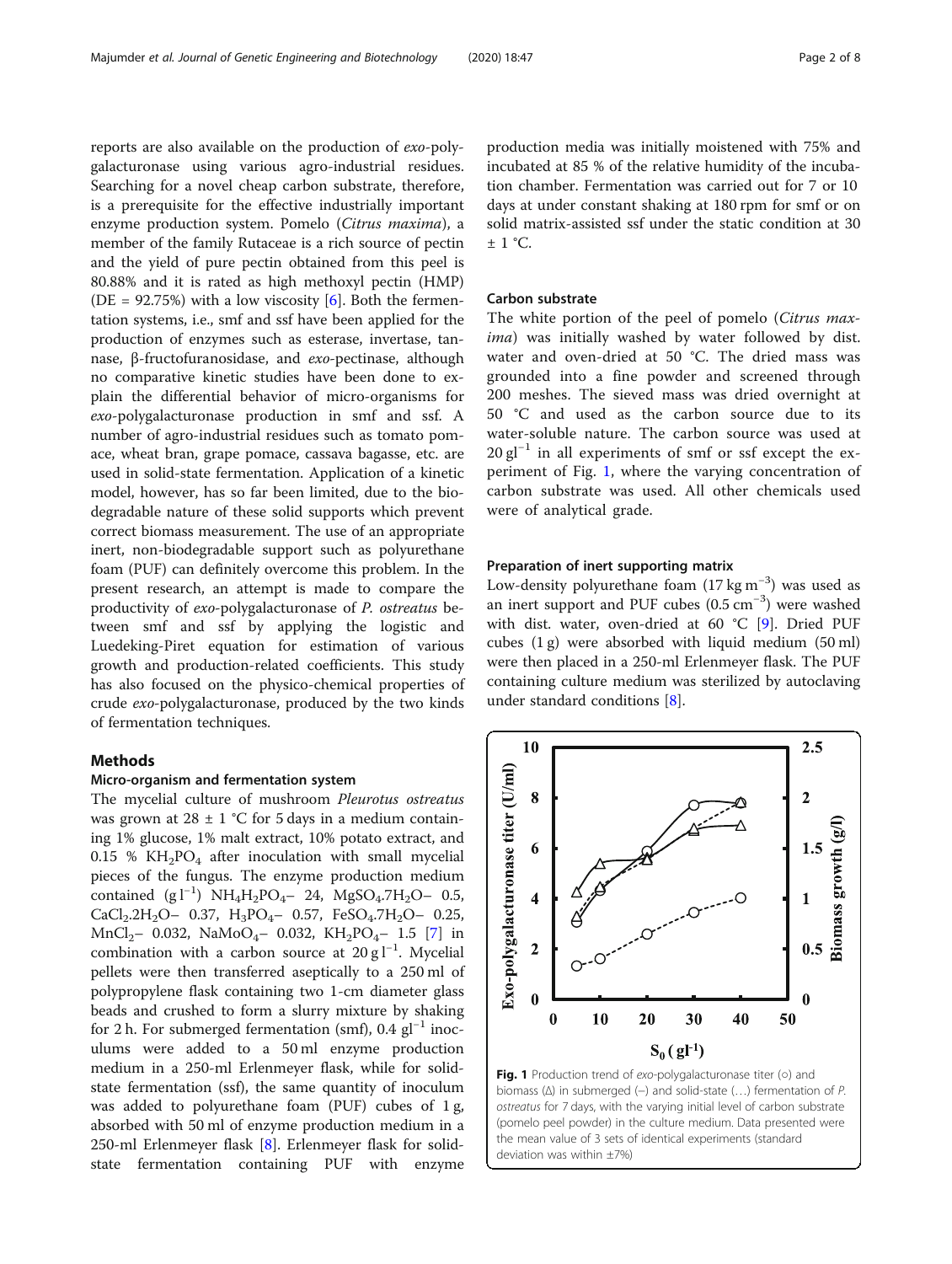#### <span id="page-2-0"></span>Enzyme extraction and biomass evaluation

The culture filtrate containing enzymes for submerged fermentation (smf) was obtained by centrifugation of the medium at 10,000 rpm at 4 °C for 10 min. The mycelia were washed with dist. water, collected by filtration using filter paper (Whatman no 1), and dried at 60 °C. For solid-state fermentation (ssf), the PUF cubes with attached mycelium were squeezed to remove the medium containing extracellular enzymes. The culture filtrate was collected by centrifugation under the abovementioned conditions [\[8\]](#page-7-0). After extraction, PUF cubes were thoroughly washed with dist. water to remove any adhered particle with mycelium, immobilized with solid PUF cubes, and dried completely at 60 °C. In both the fermentation systems, biomass was evaluated as the difference of pre-weighed filter paper or pre-weighed PUF cubes [[10\]](#page-7-0).

#### Exo-polygalacturonase activity assay

Exo-polygalacturonase (exo-PG) activity was assayed by incubating the enzyme for 10 min at 50 °C with 0.5 % (w/v) polygalacturonic acid in 50 mM citrate buffer (pH 6.0). The released reducing groups, expressed as galacturonic acid were quantified by di-nitro salicylic acid reagent [\[11](#page-7-0)]. A control was simultaneously prepared taking thermally denatured enzyme. The concentration of the product (D-galacturonic acid) was compared with a D-galacturonic acid standard curve. The enzyme activity was expressed as  $Uml^{-1}$  in which, one enzyme unit is defined as the amount of enzyme required for releasing of 1 μmol of galacturonic acid per minute under the assay condition. Total carbohydrate as a substrate in the culture medium was determined by anthrone reagent following standard protocol and the yield coefficient was calculated from the experimental data based on the Monod equation.

#### Theory of bioprocess modeling

In a fermentation system, the microbial growth curve assumes a sigmoid shape and the growth curve can be predicted using Velhurst-Pearl logistic equation [[12\]](#page-7-0) as

$$
dX/dt = \mu_{\text{max}} X(1 - X/X_{\text{max}})
$$
 (1)

Where  $\mu_{\text{max}}$  is the maximum specific growth rate  $(h^{-1})$ and  $X_{\text{max}}$  is the maximum attainable biomass concentration  $(gl-1)$ 

The integrated form of Eq.  $(1)$  with the initial condition  $X = 0$  at  $t = 0$  which gives as

$$
X = X_0^{e^{\mu \max t}} / 1 - (X_0 / X_{\max})(1 - e^{\mu \max t})
$$
 (2)

The kinetic parameter  $\mu_{\text{max}}$  can be determined after rearranging Eq (2) as

$$
\ln^{X_{\text{max}}}/X_0 = X_\mu t - \ln(\zeta/1 - \zeta) \tag{3}
$$

where  $\zeta = X/X_{\text{max}}$ , i.e., the dimensionless variable of relative growth

If the experimental data is well-fitted in the equation, then a plot of  $ln(\zeta/1 - \zeta)$  versus time (t) give a straight line of the slope,  $\mu_{\text{max}}$  and the intercept is  $-\ln(X_{\text{max}}/X_0)$  [[13](#page-7-0)]

Among the various model reported in the literature to express quantitatively the production rate of a metabolic compound, the classic Luedeking and Piret kinetic model [\[14](#page-7-0)] has a wide application in the microbial fermentation system. Kinetics of product formation, i.e., enzyme (E) can be mathematically expressed as

$$
dE/dt = \alpha^{dX}/dt + \beta X \tag{4}
$$

where  $\alpha$  and  $\beta$  are empirical coefficient that may vary with fermentation conditions. It states that the product formation rate varies linearly with both the instantaneous cell mass concentration  $(X)$  and growth rate  $\left(\frac{dX}{dx}\right)$ dt).

If we consider the product yield coefficient of the enzyme (E) in terms of biomass  $(Y_{E/X})$ , then the Eq. (4) can be expressed as

$$
dE/dt = Y_{E/X}dX/dt + \beta X\tag{5}
$$

The coefficient  $\beta$  may be negative, positive or zero value, because Luedeking-Piret model is related to growth-associated or non-growth-associated product formation.

The Eq. (5) may be arranged as a function of biomass (where  $E = E_0$  at  $t = 0$ ) which gives as

$$
E_{(t)} = E_0 + Y_{E/X}(X - X_0)
$$
  
+  $\beta^{X_{\text{max}}}/\mu_{\text{max}}$  ln  $\left[\frac{X_{\text{max}} - X_0}{X_{\text{max}} - X}\right]$  (6)

at a respective time  $(t)$  of fermentation [\[15](#page-7-0)]

Defining  $\lambda = (E - E_0)$  and  $\zeta = X/X_{\text{max}}$ , the Eq. (6) can be re-arranged in the equitation as

$$
\lambda = Y_{E/X} X_{\text{max}} \left\{ (\zeta - \zeta_0) + \sigma \ln \left[ \frac{1 - \zeta_0}{1 - \zeta} \right] \right\} \tag{7}
$$

where  $\sigma = \beta / Y_{E/X} \mu_{\text{max}}$ , i.e., the ratio between the rate of secondary formation or breakdown of the product as related to the maximal rate of product formation  $(Y_{E/X}\mu_{\text{max}}).$ 

The variable  $\lambda$ , which represents the increase of product formation is very important since the plot derived from  $\lambda$  versus  $\zeta$  as Eq. (7), the shape of the production curve and the presence of product breakdown can easily be determined and compared between two types of fermentation system [\[15](#page-7-0)].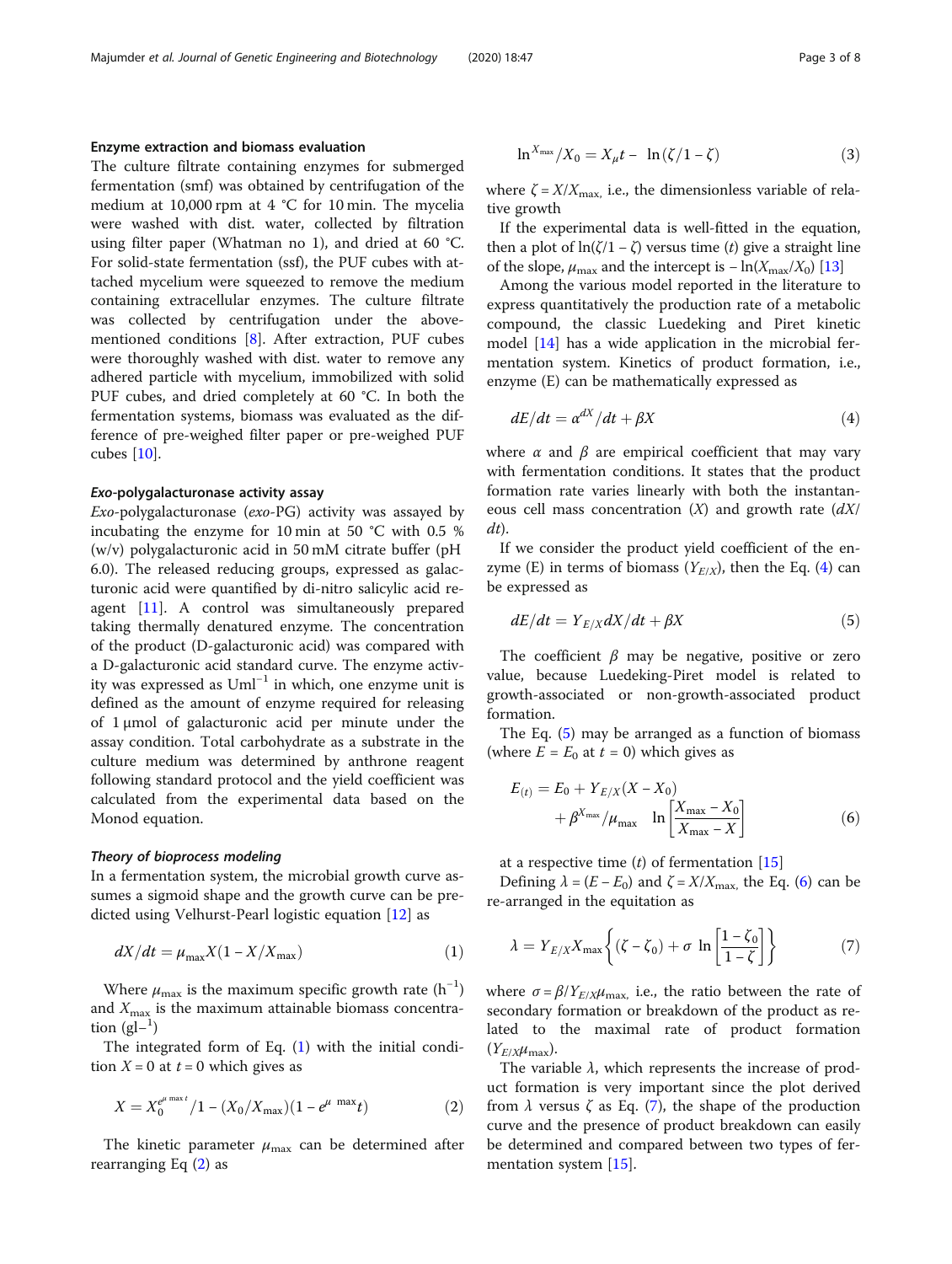## <span id="page-3-0"></span>pH and temperature stability of crude exopolygalacturonase

In the determination of pH stability, crude exo-polygalacturonase was diluted with 0.1 M of different buffer system (pH 3.0–pH 9.0) and incubated at 37 °C for 2 h. The residual enzyme activity was determined following the standard method. The temperature stability of the enzyme was also determined by measuring the residual activity at different intervals after incubating the enzyme at different temperatures (30–70 °C) in 50 mM citrate buffer (pH 6.0).

#### Results

## Enzyme production kinetics in submerged vs. solid-state fermentation technique

Enzyme production was affected in a different way by the initial level of the substrate  $(S_0)$  in both types of fermentation systems. In the submerged technique, enzyme titer was about 125% higher as compared with the production in solid-state fermentation (Fig. [1](#page-1-0)). Moreover, enzyme production shows an increased level of about 80% when substrate concentration was increased by 10  $gl^{-1}$  $gl^{-1}$  $gl^{-1}$  to 30 gl<sup>-1</sup> in smf. It is also evident from Fig. 1 that biomass growth was not significantly affected by the type of fermentation performed, although unit production of the enzyme was as  $4177 \text{ Ug}^{-1}$ of biomass and 1870 Ug<sup>-1</sup>in smf and ssf respectively at 20 gl<sup>-1</sup> of S<sub>0</sub>. However, enzyme titer showed no significant increase above 3% of the initial carbon substrate in both the fermentation employed. Figure 2 shows the effect of the initial sucrose level on the titers of exo-polygalacturonase as induction or repression ratio in submerged and solid-state fermentation. It is evident that addition of sucrose  $(5 \text{ gl}^{-1})$  in



culture medium containing pomelo peel powder induced an enzyme production as induction ratio of 1.198 in solid-state fermentation, while a repression ratio of −0.133 was observed in culture filtrate enzyme production of submerged fermentation technique at the same initial level of sucrose in the culture medium. If we observe data from Fig. [3](#page-4-0), it clearly demonstrates that in smf system, enzyme production reached as  $6160 \text{ Ul}^{-1}$  on the 4th day of fermentation when the variable of biomass growth as 0.198 while 2410 Ul<sup>-1</sup> of enzyme activity was observed on the 5th day of culture or  $\zeta$  value of 0.278 in case of solid-state fermentation. However, in both cases, enzyme production was decreased with the progress of fermentation. The bioprocess modeling on the kinetics of product formation helps to compare the experimental production with the predicted theoretical values of enzyme production for both the systems. Now, if the predicted theoretical values of enzyme production were considered, then it is also observed that (Fig. [3](#page-4-0)) 9040 Ul<sup>-1</sup> of enzyme activity and 3690 Ul<sup>-1</sup> of enzyme activity were found on the 4th day of smf and on the 5th day of ssf respectively. Figure [4](#page-4-0) of  $\lambda$  versus  $\zeta$  as Eq. [\(7](#page-2-0)) states that the secondary product destruction is observed maximal in smf as  $-5.190 \times 10^3$  Ul<sup>-1</sup> on the 7th day as compared with  $-1.336 \times 10^3$  Ul<sup>-1</sup> in ssf on the 7th day of fermentation. It was also evident from the bioprocess modeling that product destruction was much higher in submerged fermentation.

## Effect of pH and temperature on crude exopolygalacturonase activity and stability

Experiments on the pH stability (Fig. [5a](#page-5-0)) show that exo-PG of Pleurotus ostreatus was very stable at pH 6.0–7.0 and retained about 60 and 70% of initial activity at pH 5.0 and 8.0 respectively. However, the enzyme lost about 70 and 80% of activity at pH 4.0 and 9.0 respectively. Thermal stability experiment (Fig. [5](#page-5-0)b) revealed that the enzyme obtained by smf technique retained about 70% after 1 h with an 80% loss of enzyme activity after 4 h at 50 °C. However, enzymes obtained by ssf showed an 80% retention activity and 30% residual activity after 1 and 4 h at 50 °C respectively.

#### **Discussion**

Enzyme production is a challenging field of microbial biotechnology, particularly when the two techniques, i.e., submerged and solid-state fermentation has been well established to produce a wide variety of extracellular enzymes. A number of agro-residues have been exploited for enzyme production using a wide variety of microorganisms in both the fermentation systems, considering its potential for the production of hydrolytic enzymes. Most enzyme manufacturers produce enzymes using submerged fermentation technique, although, solid-state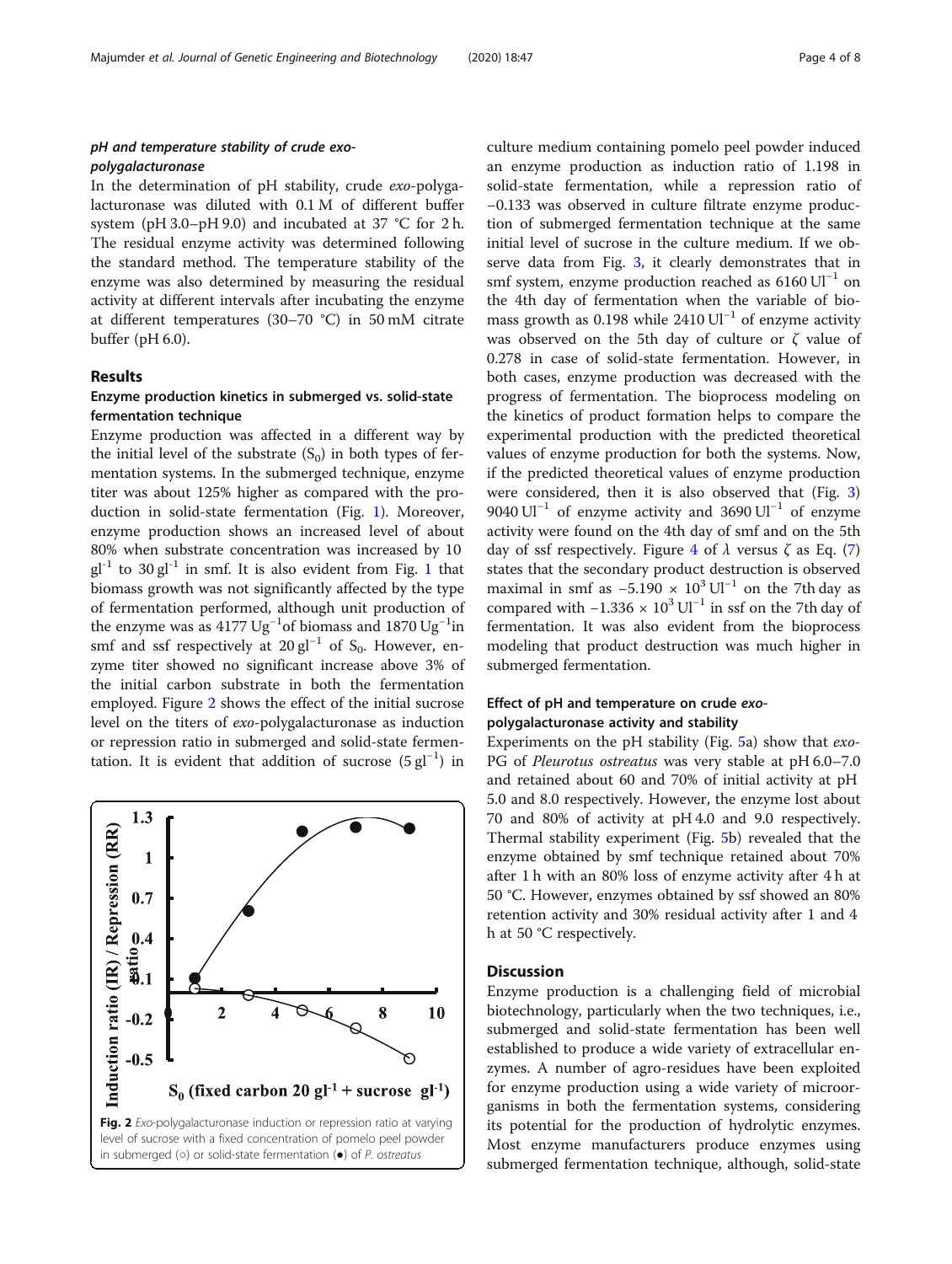<span id="page-4-0"></span>

calculated values by the Luedeking and Piret model together with the logistic equation, broken lines (…) represent the best-fitted line for smf (y = 223610x<sup>3</sup>-303547x<sup>2</sup> + 119806x-8605,  $R^2$  = 0.719) or ssf (y = 75729x<sup>3</sup>-105128x<sup>2</sup> + 45194x-3905,  $R^2$  = 0.898) between the relative biomass and the enzyme titer

fermentation technique for enzyme production has been significantly increased. Solid-state production of polygalacturonase in Aspergillus sojae showed that crushed maize was a good substrate for enzyme production and 48% more polygalacturonase activity was observed in solid-state as compared with submerged fermentation technique [[16\]](#page-7-0). Maldonado and Strasser [[2\]](#page-7-0) reported that Aspergillus niger produced 6 times higher polygalacturonase in the solid-state system as compared with submerged fermentation using pectin as a carbon source and also require a shorter time for enzyme production. Solid-state fermentation was found to be more suitable (60.20%) for polygalacturonase production by Aspergillus niger compared with the submerged fermentation  $(39.80%)$  using banana peel as a carbon source  $[3]$  $[3]$ , while fruit processing wastes including apple pomace, strawberry pomace, etc. are significantly utilized in



polygalacturonase production by Lentinus edodes in ssf [[4\]](#page-7-0). All of the previously reported literature used solid substrate as a supporting as well as carbon source. However, in the present study, PUF and pomelo peel powder were used as an inert supporting matrix and carbon substrate respectively. The research reports are also available in polygalacturonase production by P. ostreatus using tomato pomace  $[5]$  $[5]$  and lemon peel waste  $[17]$  $[17]$ , although those studies had exploited the smf technique only for enzyme production. The experimental results thus showed that pomelo peel powder is a good option for the production of exo-polygalacturonase, although, a remarkable difference among two fermentation technique was observed in regard to enzyme production in the present study and the exo-PG production is in favor of smf, which is supported by Tellez-Tellez et al. [\[9](#page-7-0)], who observed this type of behavior of laccase production in submerged vs. solid-state fermentation. Moreover, enzyme production was significantly increased in PUF based solid-state culture by Aspergillus niger as compared with solid-state fermentation on biodegradable support [\[10](#page-7-0)].

Sucrose in combination with other carbon sources plays a role in extracellular enzyme production which was also involved with the fermentation techniques. Sucrose improved exo-polygalacturonase production in ssf system while a marked inhibition was observed in smf (Fig. [2](#page-3-0)), supported by Ketipally et al. [[18\]](#page-7-0) who observed that addition of sucrose to orange peel media improved the polygalacturonase production in solid-state fermentation of Aspergillus nomius. Enzyme induction ratio of tannase [[19\]](#page-7-0) and xylanase [[20\]](#page-7-0) in the presence of sucrose was also reported to increase in solid-state fermentation. Viniegra-Gonzalez et al. [\[15\]](#page-7-0) concluded that a marked inhibition of pectinase production was observed in submerged culture of *Aspergillus niger* in the presence of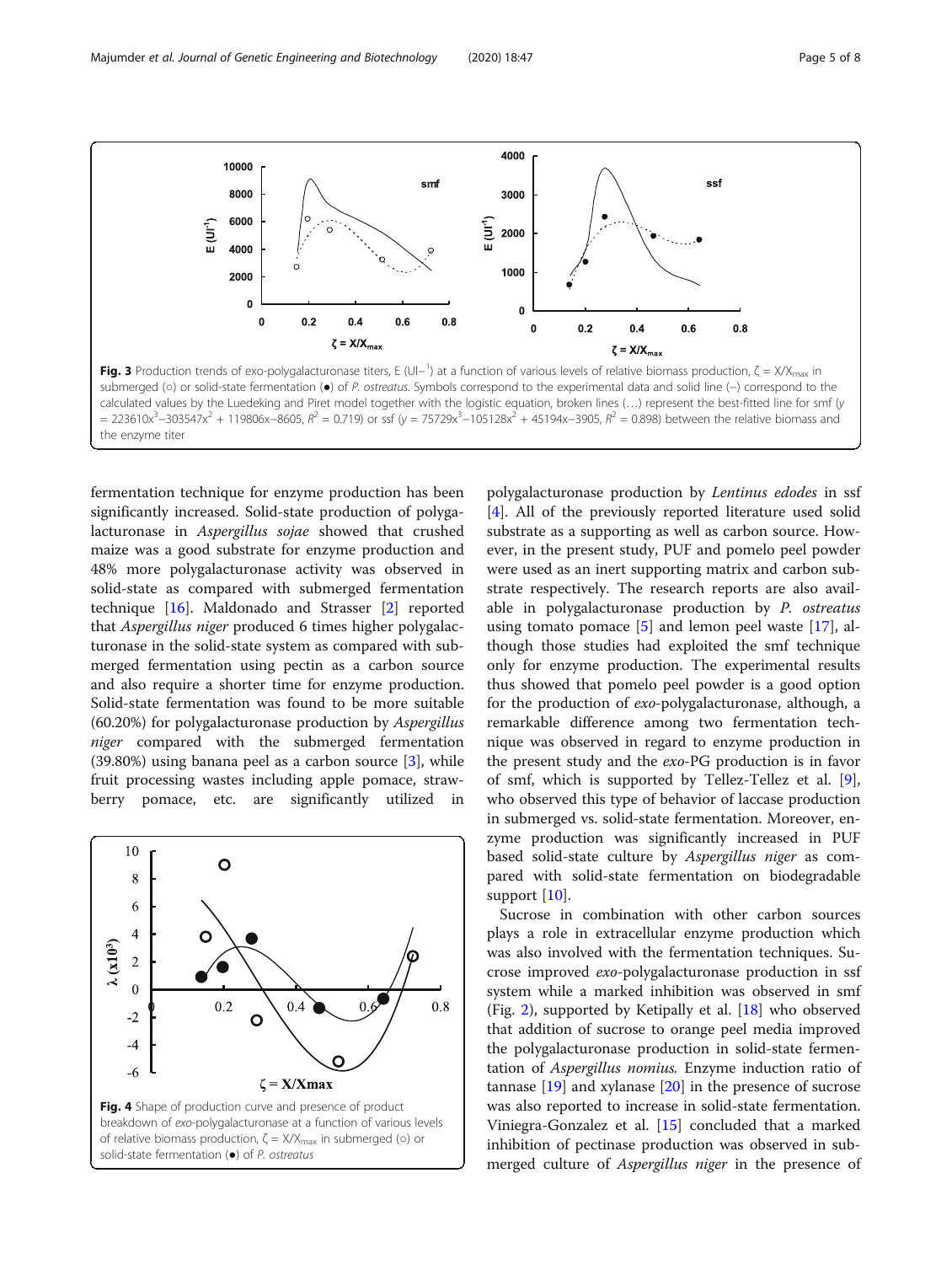<span id="page-5-0"></span>

sucrose, although Botella et al. [[21\]](#page-7-0) reported that exo-PG activities were increased by the addition of extra carbon source in grape pomace-based solid-state fermentation, which also supports the present study of exo-polygalacturonase production.

In order to compare the enzyme production kinetics between the two techniques, Logistic and Luedeking-Piret mathematical model was fitted to the observed experimental data considering errors between the observed experimental values and corresponding calculated values. The observed as well as predicted theoretical values of enzyme production (Fig. [3\)](#page-4-0) thus indicated that pomelo peel powder is a good choice as an excellent carbon substrate for exo-polygalacturonase production in both systems by P. ostreatus. Freixo et al. [\[5](#page-7-0)] reported that P. ostreatus produced an activity peak of 2181  $UI^{-1}$ of culture both on the 4th day of fermentation with a specific activity of 42.8 Umg<sup>-1</sup> of protein in submerged fermentation with tomato pomace as the sole carbon source, which also supports our study. The decrease of enzyme titer (38% lower on the 10th day of culture as compared with highest level) in the advancement of fermentation (Fig. [3\)](#page-4-0) was also supported by Levin and Forchiassin [[22\]](#page-7-0), who reported that Coriolus troggi secreted polygalacturonase about 2-fold lower on the 15th day of culture. The rate of substrate utilization by fungi generally decreased with the progress of fermentation. The higher value of biomass yield coefficient ( $Y_{X/S} = 0.255$  vs 0.233 smf and ssf respectively) indicates that the substrate was consumed and biomass production was faster and more efficiently in smf as compared with ssf technique. The enzyme yield coefficient on unit biomass  $(Y_{E/X})$  is of higher value in smf system  $(Y_{E/X} = 1.05 \times$  $10^3$  vs. 0.622  $\times$  10<sup>3</sup>) which indicates the more efficient product yield per unit biomass in smf as compared with ssf technique. Harvesting time, therefore, is a crucial factor in fermentation since extra-cellular enzyme was broken down in proteolysis [[19\]](#page-7-0) while lowering of carbon substrate favored the protease production at the end of the culture period. In the modeling of the fermentation technique for enzyme production (Fig. [3](#page-4-0)), the theoretical titer of enzyme production was calculated by Velhurst-Pearl and logistic equation, with high correlation coefficient ( $R^2 > 0.98$ ) as a function of the relative degree of advancement of the fermentation ( $\zeta = X/X_{\text{max}}$ ). The plots derived from  $\lambda$  versus  $\zeta$  as Eq. ([7\)](#page-2-0) clearly demonstrate that the secondary product destruction is higher in smf as compared with ssf, although the maximum value of enzyme yield present in smf system (Fig. [4](#page-4-0)). This result has practical significance because  $\lambda$  the variable which represents the increase of product formation is a major parameter for industrial production of enzymes and it is also observed that in both cases, enzyme decay is present (Fig. [4\)](#page-4-0), although the magnitude of decay was higher in submerged condition [[15\]](#page-7-0). The breakdown of exo-polygalacturonase by contaminant protease in the fermentation period may be a possible explanation for the enzyme decay. The present research showed higher growth and greater production of exopolygalacturonase in smf as compared with ssf supported by Tellez-Tellez et al. [\[9](#page-7-0)] who reported that lacasse production by P.ostreatus was higher in smf culture than in PUF-based ssf culture.

The critical physiological and kinetic studies are therefore the basis for efficient process development control strategies as well as downstream processing. The success or failure of a bioprocess depends upon a number of factors. The submerged fermentation works as a homogenous system require large energy expenditure to supply oxygen at fast rate to cope with high oxygen demand during enzyme production, although solid-state fermentation has added advantage of being a static process requiring minimum energy expenditure, although enzyme production by ssf for large scale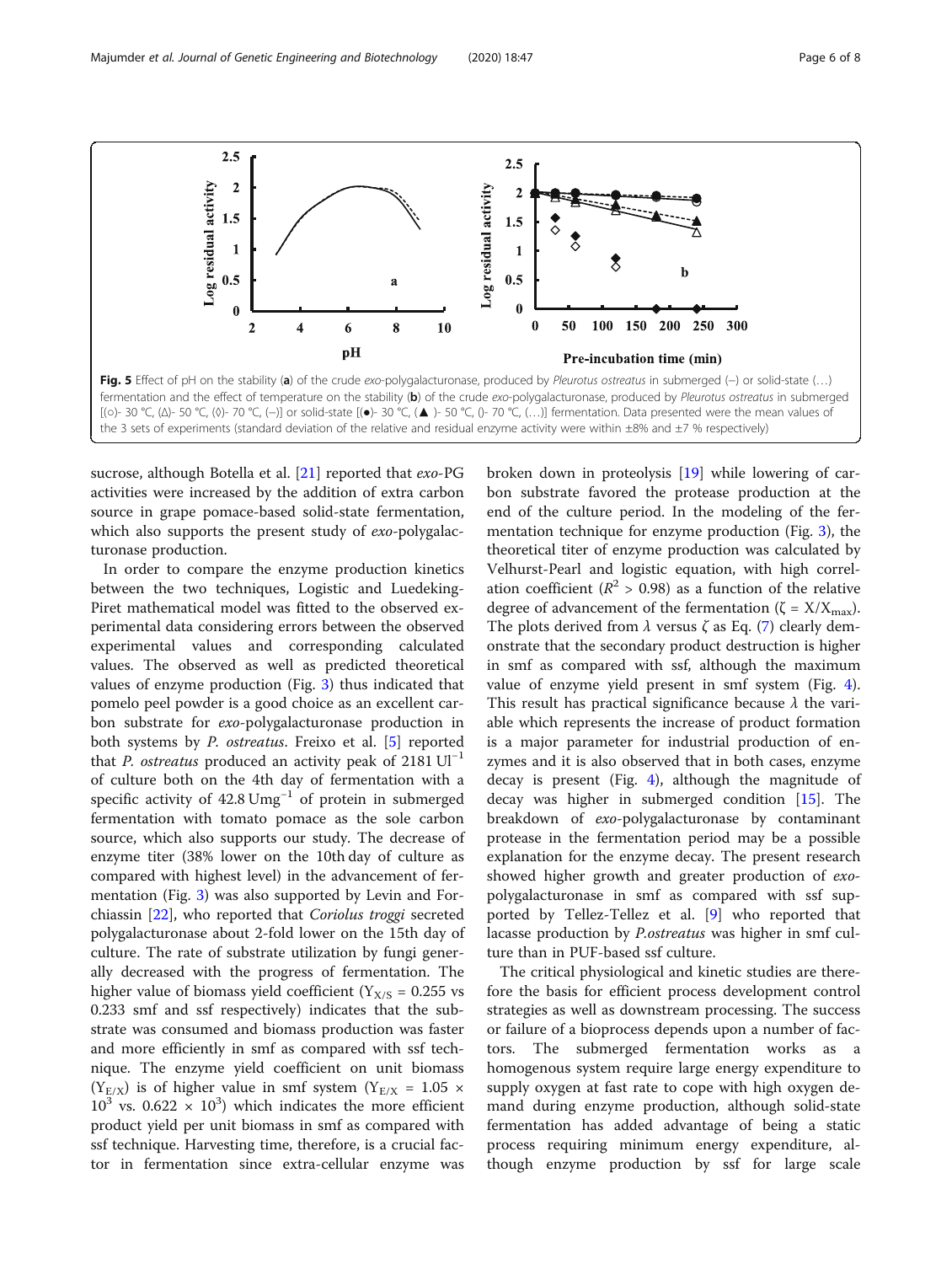operation, rotating drum bioreactor was used [\[23\]](#page-7-0). The breakdown of the enzyme at the later phase of fermentation (Fig. [4\)](#page-4-0) is probably responsible for lowering enzyme level in both the systems, although the higher magnitude of enzyme breakdown was evident in smf as compared with ssf may be due to substrate utilization, presence of other metabolites or low pH value in the culture filtrate [[24\]](#page-7-0). Viniegra-Gonzalez et al. [\[15](#page-7-0)] reported that the production of protease was a secondary and undesirable outcome of pectinase production and a lower protease level was observed in Aspergillus niger mediated solidstate culture of pectinase production as compared with smf. However, future research with microscopic image analysis of fungal growth for both systems, contaminant protease level in culture medium and evaluation of the effect of oxygen on the enzyme production would be necessary to clarify this differential behavior of exo-polygalacturonase production by P. ostreatus in submerged and solid-state fermentation.

From the pH and thermal stability experiments (Fig. [5\)](#page-5-0), it was observed that the inactivation process of exo-PG is faster at acidic pH as compared with alkaline pH. Crude exo-polygalacturonase, however, exhibited a quite broad range of pH stability, supported by Tari et al. [\[25](#page-7-0)], in which crude exo-PG of Aspergillus sojae also stable at pH 5.0–7.0. The PG produced by Lentinus edodes was fairly stable between pH value of 3.0 and 6.5 [\[4](#page-7-0)]. The results indicate that *exo-PG* of *P. ostreatus* prefers towards slightly alkaline pH, which is highly appreciable for industrial purposes. Thermo-stability of pectin degrading enzymes is an important property, particularly applicable in fruit processing industries. The present findings, therefore, revealed that exo-PG produced by P. ostreatus through ssf technique is more thermally stable as compared with smf technique, which is also supported by Acuna-Arguelles et al. [\[26\]](#page-7-0), in which pectinases obtained by Aspergillus oryzae cultivation in solid-state fermentation were more resistant to pH and temperature changes compared to those obtained by submerged fermentation. Rashad et al. [\[17\]](#page-7-0) reported that purified PG produced by P. ostreatus retained about 93% activity at 40 °C and exhibited 100% of its initial activity at 30 °C. The thermostability of the purified polygalacturonase of P. ostreatus was reported to be stable at pH 6.0 as compared with 7.0 at 50 °C [\[5](#page-7-0)]. However, the crude exo-polygalacturonase of P. ostreatus was more stable thermally than purified one, may be due to protein-protein interaction in the culture filtrate, secreted by the fungi [[27\]](#page-7-0).

### Conclusion

The choice of a substrate is of great importance for the successful production of exo-polygalacturonase. Since the cost of the substrate plays a crucial role in the economics of enzyme production, cheap agro-residues are assessed and pomelo peel powder is an effective option for the exo-polygalacturonase production as sole carbon source. The findings showed that *P. ostreatus* performs much better in submerged fermentation as compared with solid-state fermentation in respect to exo-polygalacturonase production. However, the ssf technique although produced a lower yield of enzyme as compared with smf but it could be able to produce a more thermostable crude exo-polygalacturonase, which is highly desirable in various industrial applications.

#### Nomenclature

- X biomass concentration at time  $t [g]^{-1}$
- $X_0$  biomass concentration at time  $t = 0$  [g l<sup>-1</sup>]
- S<sub>0</sub> carbon substrate concentration at time  $t = 0$  [g l<sup>-1</sup>]
- $\mu_{\text{max}}$  maximum specific growth rate  $[h^{-1}]$
- $X_{\text{max}}$  maximal biomass concentration at time  $t \rightarrow \infty$  [g l<sup>-1</sup>]
- $Y_{X/S}$  yield coefficient for biomass production on sub-.<br>strate consumed [Xg<sup>-1</sup>]
- $Y_{E/X}$  yield coefficient for enzyme production on unit mycelial biomass [Ug−<sup>1</sup> ]
- $\beta$  secondary coefficient of enzyme production or degradation
- $\lambda$  represent the increase of product formation
- $\sigma$  ratio between the rate of secondary production or denaturation of enzyme related to the maximal rate of enzyme production
- ζ dimensionless variable of growth

#### Abbreviations

smf: Submerged fermentation; ssf: Solid-state fermentation; exo-PG: Exopolygalacturonase; HMP: High-methoxyl pectin (HMP); DE: Degree of esterification; PUF: Polyurethane foam

#### Acknowledgements

Authors are thankful to the Department of Science & Technology, India for granting DST-FIST of Instrumental facilities at post-Graduate Department of Botany, Darjeeling Government College, West Bengal, India.

#### Authors' contributions

KM designed the experiments. BP and RS performed the experiments. KM analyzed the experimental data and wrote the manuscript. All authors have read and approved the manuscript

#### Funding

No external funding agency is involved in this study.

#### Availability of data and materials

Data is available with this article.

## Ethics approval and consent to participate

Not applicable.

## Consent for publication

Not applicable.

#### Competing interests

On behalf of all authors, the corresponding author states that there is no competing interest.